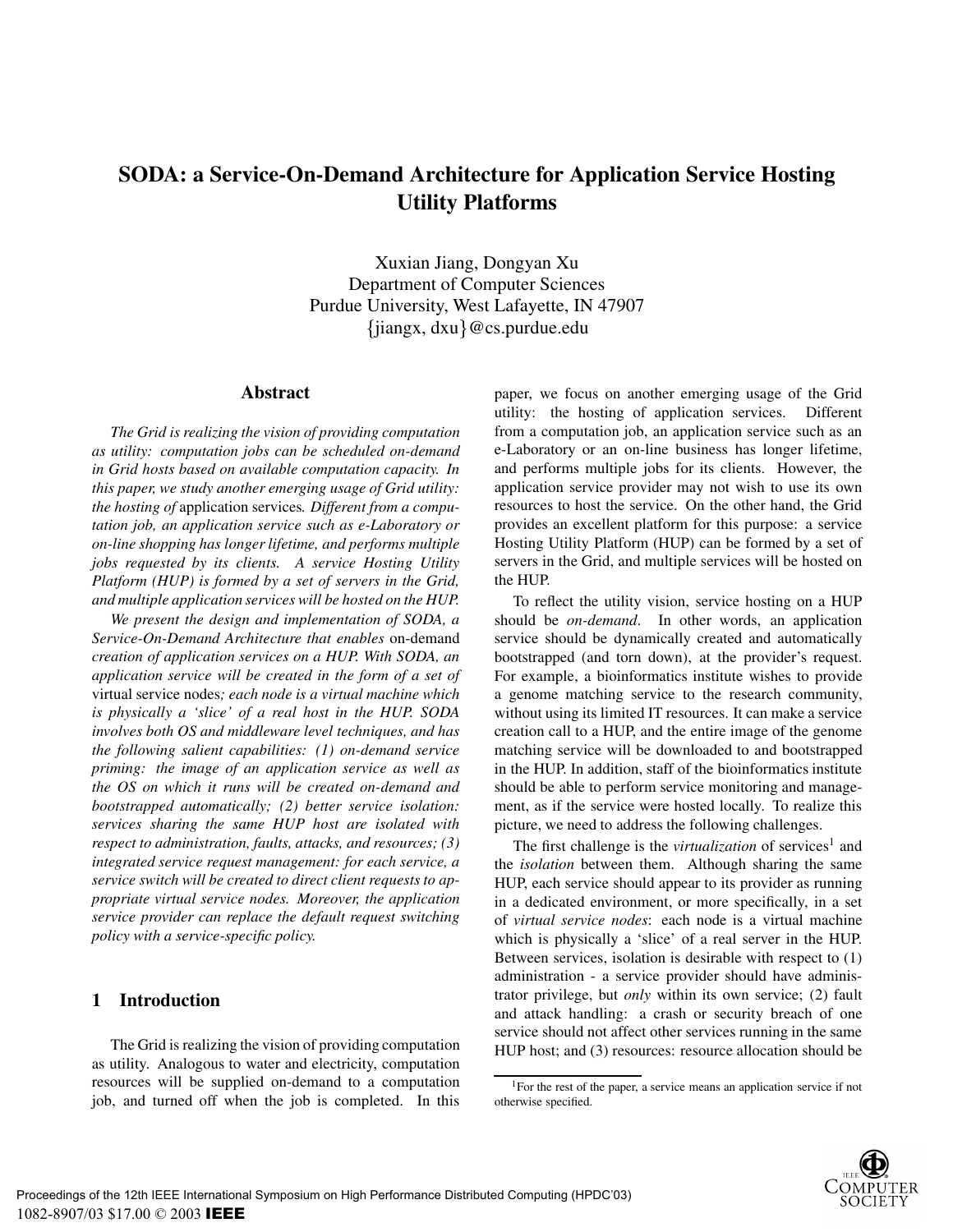guaranteed for each service, or more specifically, for the HUP host 'slices' that form the corresponding set of virtual service nodes.

The second challenge is the *on-demand* creation of services. Service providers should be able to make service creation requests, and images of application services will be transported to the HUP and get installed. Furthermore, to achieve service isolation described in the previous paragraph, each virtual service node will involve not only the service software, but also a virtual (guest) OS environment upon which the service software runs. It is challenging to enable automatic bootstrapping of both the service and the guest OS on top of the host OS in a HUP host. Unfortunately, current active service techniques [5, 34] are not adequate to handle such an 'active virtual machine' scenario.

In this paper, we present the design and implementation of SODA, a Service-On-Demand Architecture that enables the hosting of application services on HUPs. SODA integrates existing and novel techniques at both OS and middleware levels. The salient capabilities of SODA include: (1) on-demand service priming: the image of a service as well as its guest OS is created on-demand and bootstrapped automatically; (2) better service isolation: services sharing the same HUP host are isolated with respect to administration, fault/attack handling, and resources; (3) integrated service request management: for each service, a service switch will be created to direct client requests to appropriate virtual service nodes. Moreover, the service provider can replace the default request switching policy with a service-specific policy.

The rest of this paper is organized as follows: Section 2 gives an overview of SODA. Section 3 describes key entities of SODA. Section 4 presents SODA implementation. Section 5 presents the performance of application services in SODA. Section 6 compares SODA with related work. Section 7 concludes this paper.

## **2 Overview of SODA**

SODA is illustrated in Figure 1. A HUP is formed by a collection of high-end hosts in the Grid. The HUP hosts may be connected by a local or wide area network. Currently, our testbed is in a departmental high-speed LAN. Customers of the HUP are *Application Service Providers* (ASPs). Each HUP host runs a *host OS* and a *SODA Daemon*. For the entire HUP, there is one *SODA Agent* and one *SODA Master*.

#### **2.1 Service Virtualization and Isolation**

Before describing the SODA entities, we first define and justify the *virtual service nodes* for service virtualization



**Figure 1. Overview of SODA**

and isolation. Suppose an ASP requests the creation of service  $S$ . Based on resource requirement specified by the ASP, SODA will create a set of virtual machines for  $S$ . As shown in Figure 1, each virtual machine is called a virtual service node, which is physically a 'slice' of a HUP host. Each node runs a *guest OS* on top of the host OS; while service  $S$  runs on top of the guest OS. Moreover, an IP address is assigned to each virtual service node so that it can communicate like a physical server. A *service switch* for  $S$  is also created by SODA, directing each client request to one of the virtual service nodes for  $S$ .

To explain why there may be multiple virtual service nodes (each for a different service) on the same HUP host, we realize that the resource requirement of different services is highly diverse, while the resource availability of HUP hosts may not be uniform. Therefore, HUP host resources may not be fully utilized, if we choose one whole HUP host as the minimum unit of resource allocation.

For the 'guest OS/host OS' structure in each HUP host, we have the following justifications: (1) *Administration isolation*: It is desirable that each ASP has full administrator privilege within the corresponding virtual service nodes, so that the ASP can perform service-specific management tasks such as monitoring and software upgrade. However, if the administrator privileges of all ASPs are at the same (host OS) level, access control will become complicated and may lead to security holes. (2) *Fault/attack isolation*: following (1), if all services run at the same host OS level, any fault or security breach in one service will affect the host OS and therefore other services. For example, *ghttpd* [29] is a light-weight web server run by the root. However, one known attack to ghttpd is: a malicious packet is sent as an HTTP request, causing buffer overflow to bind a shell on a certain port. Then the attacker can remotely log in using

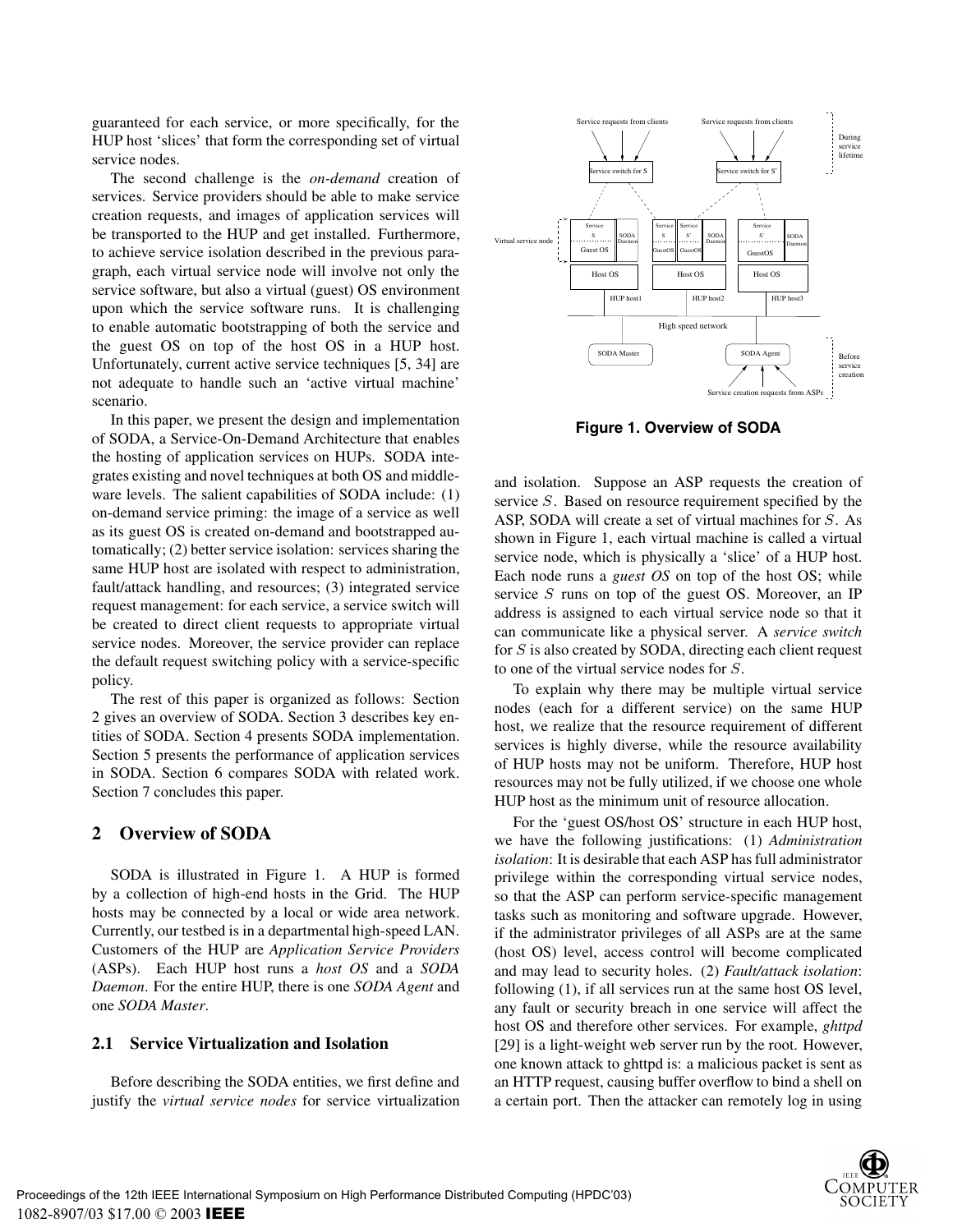the port, and run a remote shell! With SODA, since the root that runs ghttpd is the root of the *guest OS*, not the host OS, the attack will *not* affect the host OS as well as other services. (3) Existing OS techniques of resource reservation and scheduling can only achieve resource isolation. They are not adequate to achieve service isolation.

# **2.2 Key Entities in SODA**

Functions of key SODA entities are summarized as follows.

- **SODA Agent** is a middleware-level entity serving as the interface between the ASPs and the HUP. It accepts service creation requests and performs other administrative tasks such as billing.
- **SODA Master** is a middleware-level entity coordinating the service creation activities across the HUP. More specifically, SODA Master determines the set of virtual service nodes for each service creation request and coordinates the service priming process.
- **SODA Daemon** is a system-level entity running in each HUP host. It performs the downloading of application service images and the bootstrapping of virtual service nodes.
- **Service switch** is an application-level entity created by SODA for each service. After the service has been bootstrapped, the service switch will accept client requests and directs them to appropriate virtual service nodes.

# **3 SODA Entities and Operations**

In this section, we describe in detail the key SODA entities and their interactions, by following the creation of a service. Current limitations of SODA will also be discussed. To request the hosting of a service  $S$ , the ASP needs to prepare: (1) the image of service  $S$ , including the executables and data files, properly organized in a file system. The image should be stored in a machine owned by the ASP; (2) the resource requirement of  $S$ . Currently, the requirement is specified as a tuple  $\langle n, M \rangle$ , meaning that the hosting of service  $S$  requires  $n$  machines of configuration  $M - M$  is a tuple indicating the types and amounts of resources. An example of  $M$  is shown in Table 1. The resource requirement specification is the result of off-line QoS/resource profiling [13], which is out of the scope of this paper.

| Type of resource | Amount of resource |
|------------------|--------------------|
| <b>CPU</b>       | 512MHz             |
| Memory           | 256MB              |
| Disk             | 1GB                |
| Bandwidth        | 10Mbps             |

**Table 1. Example of machine configuration** in resource requirement  $< n,M>$ 

#### **3.1 SODA Agent**

The ASP then makes a service creation request to the SODA Agent. The request contains the service image location as well as the resource requirement. As the interface between ASPs and the HUP, the SODA Agent authenticates the ASP and passes the request to the SODA Master. After the service creation (to be described) is completed, the SODA Agent will reply to the ASP with information about the virtual service nodes created for  $S$ .

#### **3.2 SODA Master**

Upon receiving the service creation request, the SODA Master checks if the resource requirement of  $S$  can be satisfied by current HUP resource availability. The SODA Master collects resource information from SODA Daemons running in each HUP host. If the resource requirement cannot be satisfied, a request failure will be reported. Otherwise, service  $S$  will be admitted; and the SODA Master will identify a number of HUP host 'slices' to form the set of virtual service nodes for  $S$ . The SODA Master will then contact the SODA Daemons running in the selected HUP hosts to initiate the service priming process. After service priming, the SODA Master will create a service switch for  $S$ .

 , to one virtual service node, this node may require *less* The SODA Master maps the service resource requirement  $\langle n, M \rangle$  to  $n'$   $(n' \leq n)$  virtual service nodes. Our current implementation assumes that  $(1)$  service S is *fully* replicated in each virtual service node and (2) the minimum granularity of each virtual service node is one machine instance  $M$  - in other words, the capacity of one virtual service node is either one  $M$  or a multiple of  $M$ . Our assumptions simplify the resource allocation algorithm of the SODA Master. However, two problems exist: (1) resource aggregation: if more than one  $\overline{M}$  s are mapped amount of a certain resource (such as disk space) than in the multiple  $M$ s. (2) the slow-down effect: since each virtual service node is a virtual machine running on the host OS, there will be a *slow-down* in both processing and network transmission. It is a challenging problem (and our on-going work) to determine the factors of resource

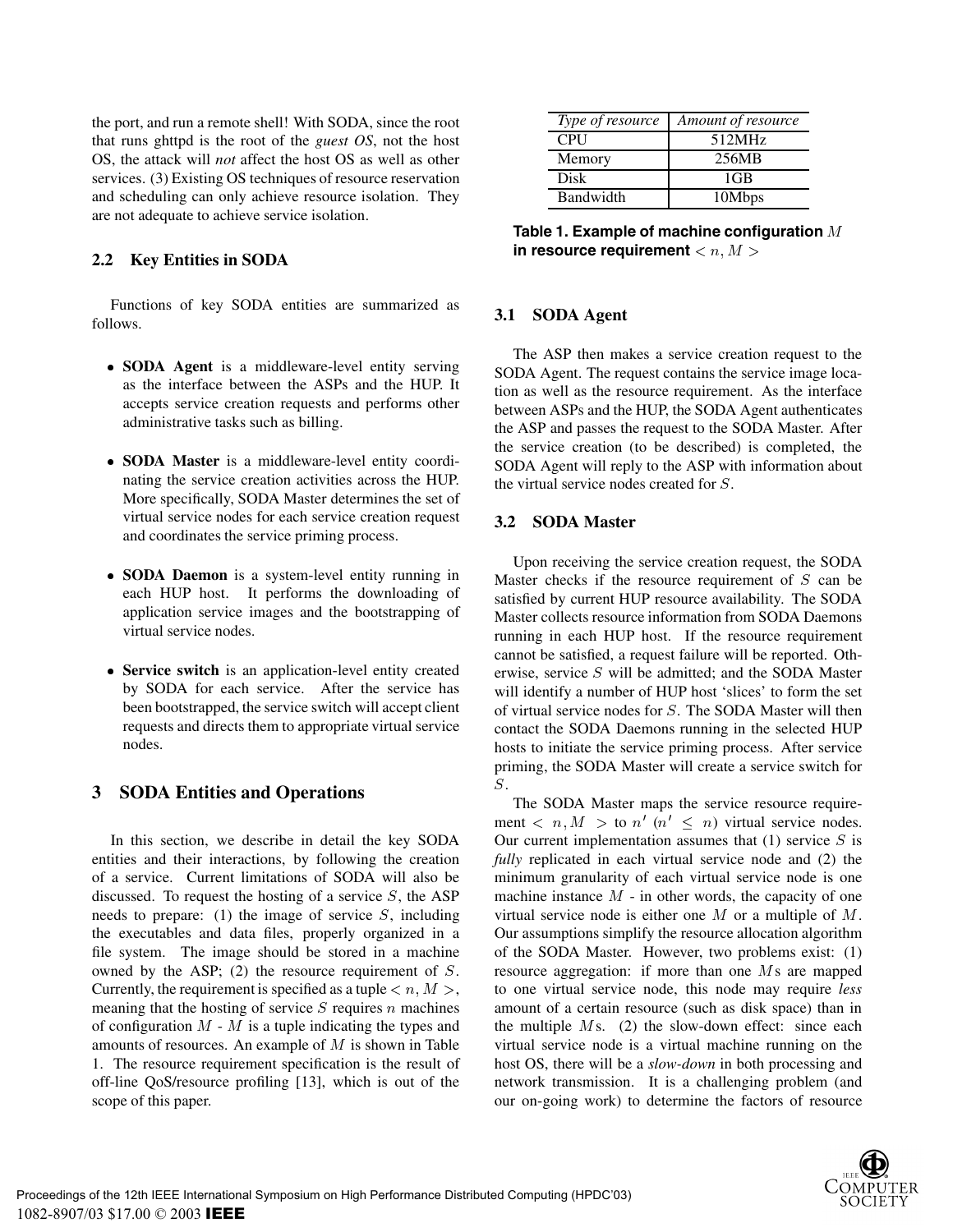aggregation and slow-down. Before these problems are solved, we use a conservative estimation of these factors in the SODA implementation<sup>2</sup>.

## **3.3 SODA Daemon**

A SODA Daemon is running in each HUP host as a host OS process. It reports resource availability to the SODA Master. And it performs*service priming*, i.e. the creation of a virtual service node, at the command of the SODA Master. Upon receiving the command to create a virtual service node, the SODA Daemon will contact the underlying host OS and make resource reservations for the virtual service node. After reserving a 'slice' of the HUP host, the SODA Daemon will download the service image from the location specified by the ASP (Section 3.1), and bootstrap the virtual service node (first the guest OS, then the service). Note that once the service is started, the SODA daemon will *not* interfere with the interactions between the virtual service node and the host OS.

During the bootstrapping, the SODA Daemon will also assign an IP address to the virtual service node, so that it can communicate like a real server. In the SODA implementation, this is enabled by a *bridging module* running in the host OS, which acts as a transparent bridge connecting all virtual service nodes in the HUP host<sup>3</sup>. The SODA Daemon will return this IP address to the SODA Master, which will collect the IP addresses of all virtual service nodes created for  $S$ .

#### **3.4 Service Switch**

After the SODA Daemons have finished service priming, the SODA Master will create a service switch for  $S$ , based on the information returned by the SODA Daemons. Colocated in one of the virtual service nodes of  $S$ , the service switch will accept and direct each client request to one of the virtual service nodes. The service switch enforces a default request switching policy, which can be *replaced* with a service-specific policy by the ASP.

Inside the service switch, a *service configuration file* is created and maintained by the SODA Master. The file records (1) the IP address and (2) the relative capacity of each virtual service node of  $S$ . If the ASP decides to *resize* the service capacity, the SODA Master will either adjust the resources in the current virtual service nodes, or add/remove virtual service node(s). In either case, the service configuration file will be updated by the SODA Master to reflect the changes.

Via SODA, service  $S$  is now created as the set of virtual service nodes and the service switch.

#### **3.5 Discussion**

The current design of SODA has the following limitations:

- A slow-down is inevitably associated with the guest OS/host OS structure. As a result, the CPU and network bandwidth requirement has to be 'inflated' during resource allocation. This is the price for service isolation, especially with respect to service administration and fault recovery. With the rapid advances in high performance processors, such a price is expected to be more affordable in the near future.
- SODA is*not* proposed as a solution to service security or fault tolerance. It only helps to 'jail' the impact of fault or attack within one service instead of 'saving' the service. We further note that the service isolation achieved by SODA is *not* absolute. For example, if a service is DDoS-attacked, its service switch will be inundated with requests, affecting other virtual service nodes in the same HUP host and therefore violating the service isolation.
- Currently, SODA only supports fully replicated services, i.e. the same service image is mapped to every virtual service node. However, a more flexible service image mapping is desirable, in order to accommodate a wider spectrum of services - for example, a partitionable service [25] where *different* service components are mapped to different virtual service nodes.
- SODA currently focuses on a local HUP rather than a wide-area HUP. One way to construct a wide-area HUP is to *federate* multiple local HUPs, each having its own SODA Agent and Master. However, we will need to address challenges including autonomous management (under different ownership), distributed monitoring [33], and platform heterogeneity of multiple HUPs.

The purpose of this paper is to demonstrate the architecture of SODA and its prototype implementation, rather than the final design and implementation. Therefore, we do not present solutions to the above limitations which are part of our on-going work.

#### **4 SODA Implementation**

In this Section, we present the implementation of a SODA prototype. Some initial performance of SODA will



 $2$ More specifically, we set the slow-down factor to be 1.5 and we assume no resource aggregation.

<sup>3</sup>However, if the scarcity of IP addresses becomes a problem, we will adopt the technique of *proxying* instead of bridging, so that a virtual service node can still communicate with a reserved IP address.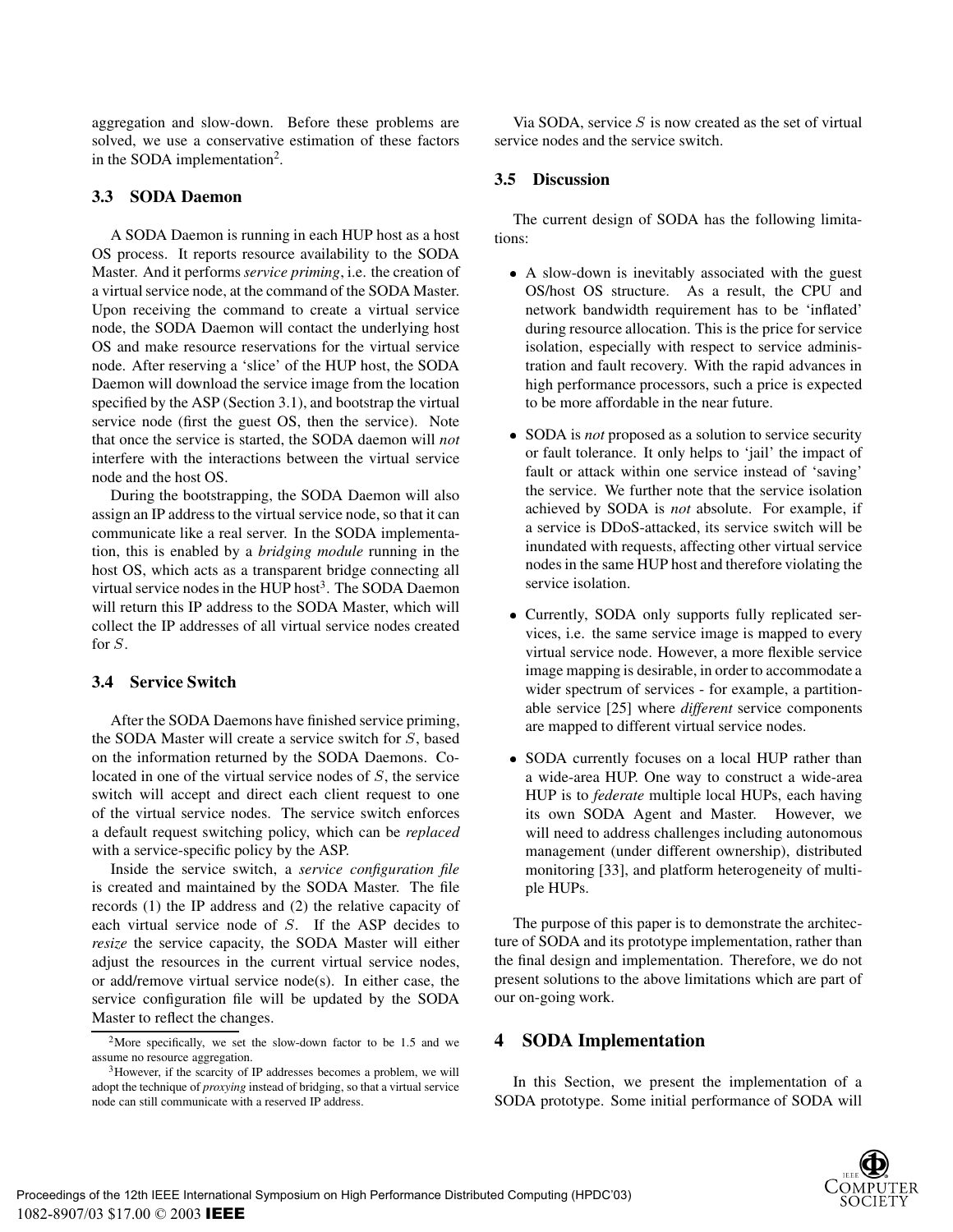also be presented. There are currently two HUP hosts in our testbed, coded *seattle* and *tacoma*, respectively. *seattle* is a Dell PowerEdge server with a 2.6GHz Intel Xeon processor and 2GB RAM, while *tacoma* is a Dell desktop PC with a 1.8GHz Intel Pentium 4 processor and 768MB RAM. In addition, there are a number of laptop and desktop PCs running as the SODA Agent, SODA Master, and service clients. All machines are connected by a 100Mbps LAN.

## **4.1 SODA API**

SODA provides APIs for service creation, tear-down, and resizing. The SODA Agent accepts these calls and passes them to the SODA Master after proper authentication. *SODA service creation* allows the ASP to specify service name, location of service image, and resource requirement  $\langle n, M \rangle$  (Section 3). *SODA\_service\_teardown* allows the ASP to request the tear-down of a service. *SODA service resizing* may be called by the ASP to resize the service capacity based on a new resource requirement  $< n_{new}, M>$ .

# **4.2 Host OS and Guest OS**

Currently, SODA supports Linux as the host OS of each HUP host. For the guest OS, we leverage and extend an open source project called UML [18], or User-Mode Linux. Unlike other virtual machine techniques such as VMWare [3, 35], a UML runs directly in the unmodified *user space* of the host OS; and processes within a UML (the guest OS) will be executed in the virtual service node exactly the same way as they would be executed in a native Linux machine. A special thread is created to intercept the system calls made by all process threads of the UML, and redirect them into the host OS kernel. Meanwhile, the host OS has a separate *kernel space*, eliminating any security impact caused by the individual UMLs.

The original UML only provides limited support for resource isolation: For *memory*, a memory usage limit can be specified as a parameter when a UML is started. Then the memory consumption of the corresponding virtual service node (both the UML and the service) will not exceed this limit. However, the original UML does *not* support the isolation of other resources such as *CPU* and *network bandwidth*. To solve this problem, we enhance the *Linux host OS* with the following:

 *CPU isolation* We have implemented a coarse-grain CPU proportional sharing scheduler, which enforces the CPU share allocated to each virtual service node. The CPU share is determined by the SODA Master when the corresponding service is admitted. Within one virtual service node, all processes bear the same user (service) id. The CPU scheduler in the host OS then enforces proportional CPU sharing among all processes, based on their userids. Performance of CPU isolation will be presented in Section 5.

 *Network bandwidth isolation* We are implementing a traffic shaper inside the Linux host OS, which enforces the outbound bandwidth share allocated to each virtual service node. Recall that each virtual service node has its own IP address. Therefore, the traffic shaper achieves bandwidth isolation based on the IP addresses of outgoing packets generated by different virtual service nodes.

#### **4.3 On-Demand Service Priming**

The original UML system does *not* support on-demand and automatic service priming. Therefore, we implement the SODA Master and SODA Daemon to perform this task.

**Active service image downloading** The first step of service priming is to download the service image from the specified location. We assume that the ASP has properly packaged the service image (including the executable and the data files) using RPM, so that it is organized into a file system with one root. After receiving the service priming command from the SODA Master, the SODA Daemon on each selected HUP host will download the service image using HTTP/1.1. The downloading time depends on the network connection between the service image repository and the HUP host. We have measured the downloading time for service images of different sizes within the 100Mbps LAN. As expected, the downloading time grows linearly with the size of the service image.

**Automatic bootstrapping of virtual service node** The second step of service priming is the bootstrapping of UML (guest OS) and the application service. To achieve fast bootstrapping, the SODA Daemon first performs a *customization* of the Linux system services to be started in the UML. SODA Daemon tailors the root file system of the  $UML<sup>4</sup>$  by retaining only the Linux system services (in the /etc/ directory) required by the application service; it also checks their dependencies to ensure that only the necessary libraries are included. The customized root file system is light-weight and reconfigurable - in many cases it can be mounted in RAM disk for fast bootstrapping. Finally, the SODA Daemon executes a command (provided by the UML system) to start the UML; the UML then starts the application service.

To demonstrate the highly efficient bootstrapping of virtual service nodes in SODA, we measure the bootstrapping time using four different application services as

<sup>4</sup>Note that the application service image is also part of the root file system.

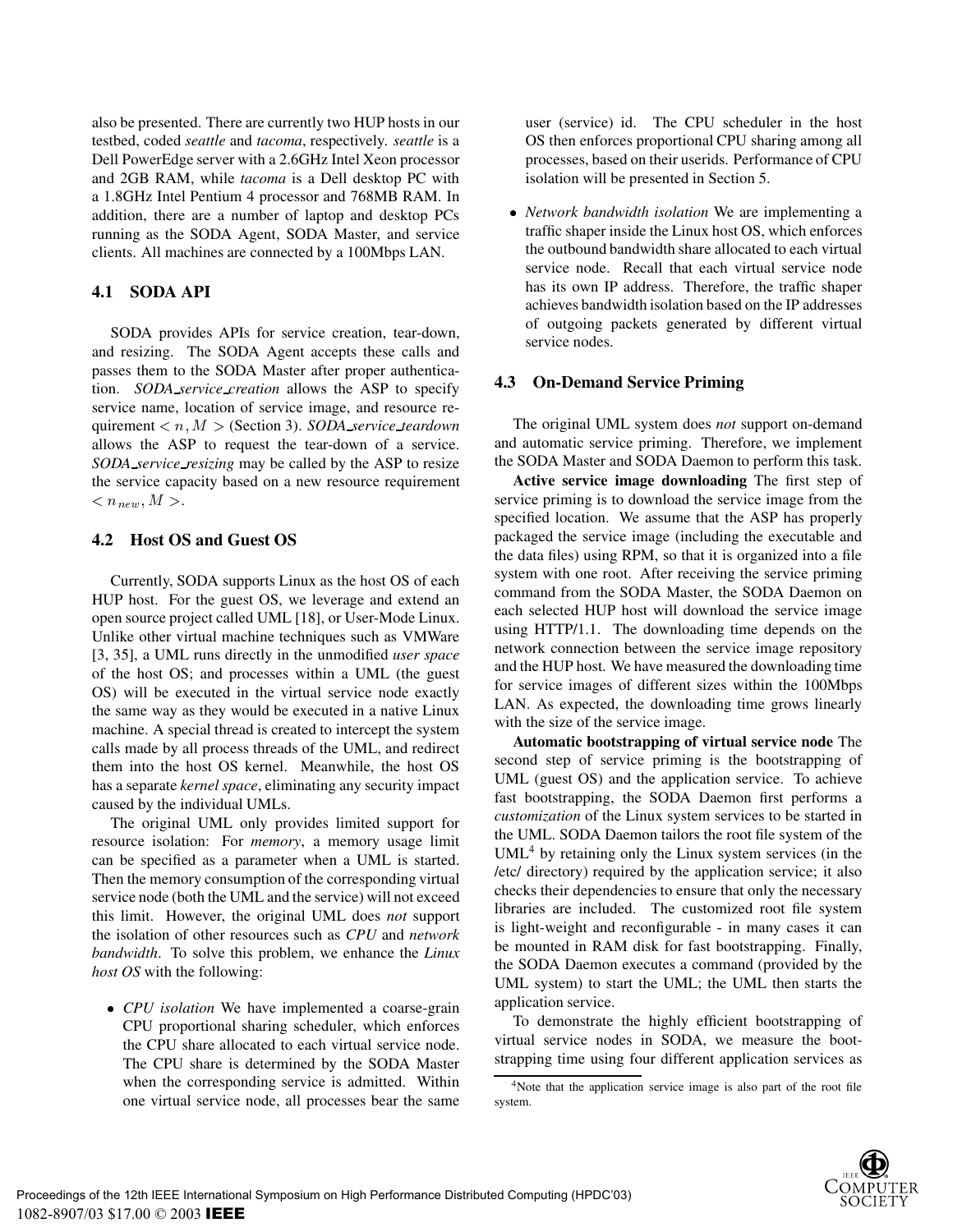| App. service | Linux configuration                     | <i>Image size</i> | Time (seattle) | Time (tacoma) |
|--------------|-----------------------------------------|-------------------|----------------|---------------|
|              | rootfs_base_1.0                         | 29.3MB            | $3.0$ sec.     | $4.0$ sec.    |
| $S_{II}$     | root_fs_tomrtbt_1.7.205                 | 15MB              | $2.0$ sec.     | $3.0$ sec.    |
| $S_{III}$    | root_fs_lfs_4.0                         | 400MB             | $4.0$ sec.     | $16.0$ sec.   |
| $S_{IV}$     | root_fs.rh-7.2-server.pristine.20021012 | 253MB             | $22.0$ sec.    | $42.0$ sec.   |

**Table 2. Service bootstrapping time for four different application services**

| Directive | IP address           | <b>Port number</b> Capacity |  |
|-----------|----------------------|-----------------------------|--|
|           | BackEnd 128.10.9.125 | 8080                        |  |
|           | BackEnd 128.10.9.126 | 8080                        |  |

**Table 3. A sample service configuration file created by the SODA Master after service priming**

shown in Table 2: they differ in the number and type of Linux system services needed. Each of  $S_I$ ,  $S_{II}$  and  $S_{III}$ requires a tailored (and different) subset of Linux system services, while  $S_{IV}$  requires a full-blown Linux server (rh-7.2-server-pristine). The bootstrapping time on both HUP hosts is very short, compared with the worst-case of  $S_{IV}$ . Note that the bootstrapping time is not solely dependent on the service image size, it is more dependent on the number and type of Linux services needed.

**Dynamic configuration for internetworking** To enable internetworking for virtual service nodes, each SODA Daemon maintains a pool of IP addresses to be assigned to the virtual service nodes running in this HUP host. For different HUP hosts, their pools of IP addresses must be disjoint. After assigning an IP address to a UML (i.e. virtual service node), the SODA Daemon will notify the bridging module inside the host OS (Section 3.3) of the new 'UML-IP' mapping, so that the bridging module will correctly forward packets from/to the new virtual service node.

**Service request switching and service resizing** After the virtual service nodes are created, the SODA Master will create a service switch which contains a *service configuration file*. A sample service configuration file is shown in Table 3. It records the IP address, port number, and capacity of each virtual service node. The capacity is relative to the number of machine instances  $M$  (in  $\langle n, M \rangle$ ) mapped to this virtual service node. In Table 3, the resource requirement of the service is  $< 3, M >$ , and is provided by two virtual service nodes with capacity of  $2M$  and  $M$ , respectively.

# **5 Application Service Performance in SODA**

In this section, we present the performance of application services created in SODA. The first service  $(S_I)$  in Table 2) is a simple web content service which provides a static dataset to clients. To illustrate service isolation, the second service  $(S_{II})$  in Table 2) is deliberately a 'dangerous' service called *honeypot* [1]: it provides a vulnerable 'victim' server to be attacked by malicious clients. Such an *attack emulation* service is useful to the understanding and prevention of attacks in the real world. The two services are created in the two HUP hosts (Figure 2): the web content service has two virtual service nodes: the one in *seattle* has twice as much capacity as the one in *tacoma*. The honeypot service has one virtual service node in *seattle*.



**Figure 2. Creation of web content service and honeypot service in the SODA testbed**

**Attack isolation** In this experiment, the honeypot service is constantly attacked and crashed. However, the web content service is *not* affected. Figure 3 is a screenshot of HUP host *seattle* showing their co-existence: The two windows correspond to the two virtual service nodes (left: web content service, right: honeypot service). The 'ps ef' commands are executed under their own guest OSes

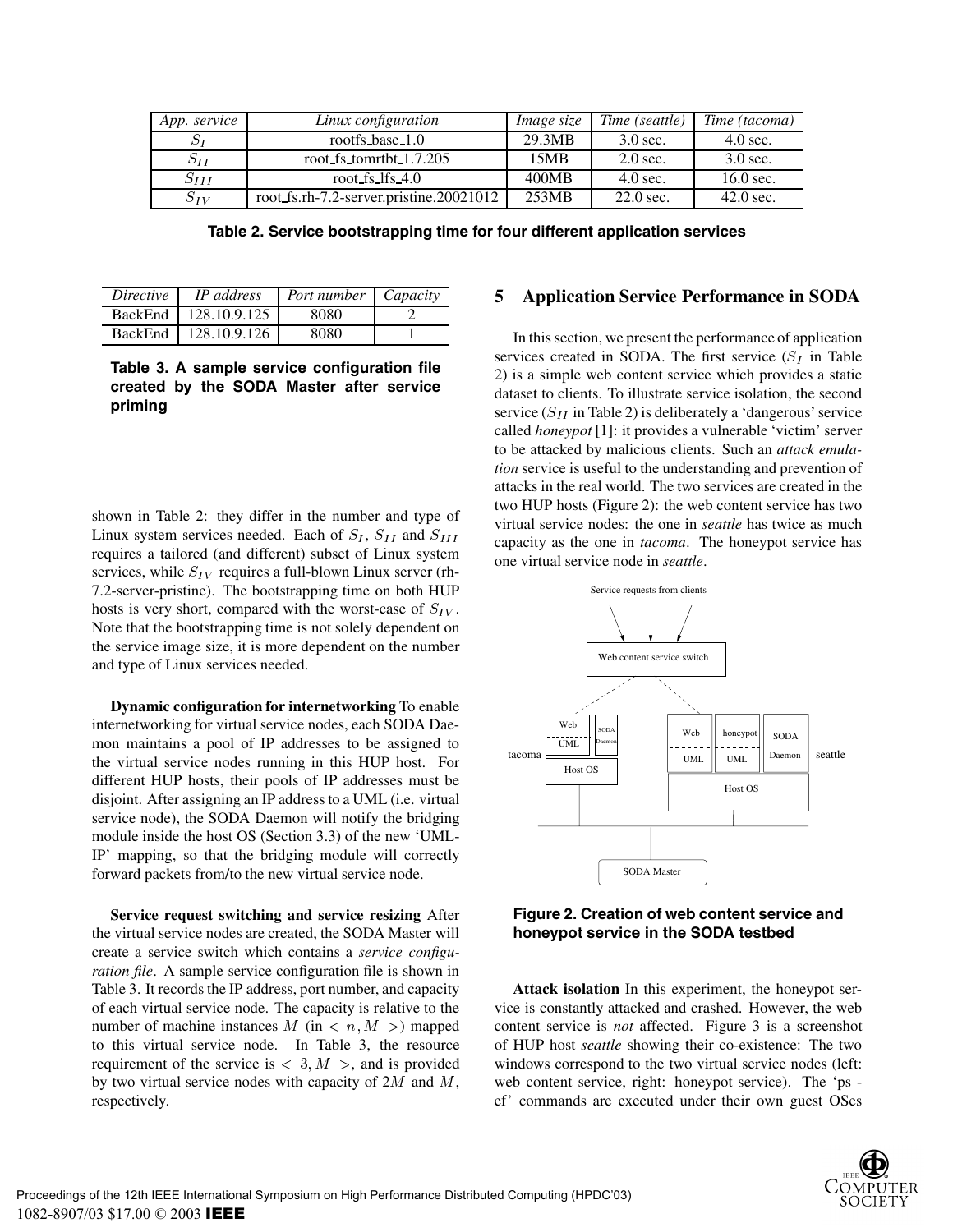| $\sim$                                 | $\Box$ $x$<br>$\overline{\phantom{0}}$     |    |
|----------------------------------------|--------------------------------------------|----|
| File Edit View Terminal Go Help        | File Edit View Terminal<br>Go<br>Help      |    |
| ************************************   | ∙<br>***********************               | ≛∥ |
| Welcome to SODA !                      | Welcome to SODA !                          |    |
| *****************************          | ********************************           |    |
| Kernel 2.4.19 on a 1686                | Kernel 2.4.19 on a i686                    |    |
| Web login: root                        | Honeypot login: root                       |    |
| Password:                              | Password:                                  |    |
| [root@Web /root]#ps -ef                | [root@Honeypot /root]#ps -ef               |    |
| PID Uid<br>Stat Command                | PID Uid<br>Stat Command                    |    |
| init<br>S.<br>1 root                   | init<br>$1$ root<br>S.                     |    |
| [keventd]<br>'S<br>2 root              | [keventd]<br>'S<br>2 root                  |    |
| [ksoftirgd_CPUO]<br>3 root<br>'S       | [ksoftirgd_CPU0]<br>3 root<br>'S           |    |
| [kswapd]<br>'S<br>4 root               | [kswapd]<br>4 root<br>'S                   |    |
| [bdflush]<br>s<br>5 root               | [bdflush]<br>'S<br>5 root                  |    |
| [kupdated]<br>6 root<br>s              | [kupdated]<br>6 root<br>-S                 |    |
| 20 root<br>s<br>syslogd                | 'S<br>syslogd<br>20 root                   |    |
| /bin/httpd_19_5<br>s<br>37 root        | /bin/ghttpd<br>38 root<br>-S               |    |
| /sbin/getty 9600 tts/0<br>s<br>39 root | -bash<br>39 root<br>'S                     |    |
| $-bash$<br>s<br>47 root                | /sbin/getty 9600 serial/0<br>S.<br>40 root |    |
| R<br>$ps -ef$<br>50 root               | 43 root<br>R<br>$ps -ef$                   |    |
| [root@Web /root]#                      | [root@Honeypot /root]#<br>٠                |    |

**Figure 3. Screenshot showing the co-existence of virtual service nodes for the web content service (left) and for the honeypot service (right)**

(UMLs). More specifically, an *httpd* (httpd 19 5) daemon is running for the web content service; while a *ghttpd* (ghttpd-1.4) daemon is running as the current 'victim' server in honeypot<sup>5</sup>.

**Service request switching and load balancing** We use the web content service to demonstrate service load balancing achieved by the service switch. The request switching policy is weighted round-robin, with the weights reflecting the capacity of the two virtual service nodes in *seattle* and *tacoma*, respectively. We measure the average request response time achieved by each virtual service node; and the measurement is repeated under six different dataset sizes. The requests are generated by machines in the same LAN using *siege*, an HTTP request generation program; and we reduce the request arrival rate with the increase in dataset size. We observe that the requests served by the node in *seattle* is approximately twice as many as those served by the node in *tacoma*. More importantly, the request response time achieved by the two nodes are approximately the same, as shown in Figure 4. The results show that by enforcing an appropriate request switching policy, the service switch will achieve load balancing among virtual service nodes for a service.

Note that the web content service is only a simple example. For a more complex service, the ASP may need to replace the default request switching policy with a servicespecific policy. Thanks to the service isolation in SODA, even if the service-specific policy is ill-behaving, it will not affect other services hosted in the HUP.



**Figure 4. Average request response time of the web content service achieved by the two virtual service nodes in** *seattle* **and** *tacoma***, respectively - the former serves approximately twice as many requests as the latter, under each dataset size**

**Resource isolation** To demonstrate the resource (CPU) isolation achieved by SODA, another experiment is performed: we create two additional virtual service nodes *comp* and *log* in *tacoma*, besides the one for web content service (*web*). *comp* performs computation-intensive jobs with infinite loop of dummy arithmetic operations. *log* performs logging via continuous disk writes. Each of the three virtual service nodes (*web, comp* and *log*) is allocated an *equal* share of the CPU. However, their loads are *higher* than their respective shares. Under this loaded condition, we measure the actual CPU shares of the three virtual



<sup>5</sup>As described in Section 2.1, ghttpd server contains a remotely exploitable buffer overflow which allows an attacker to gain ghttpd's privilege.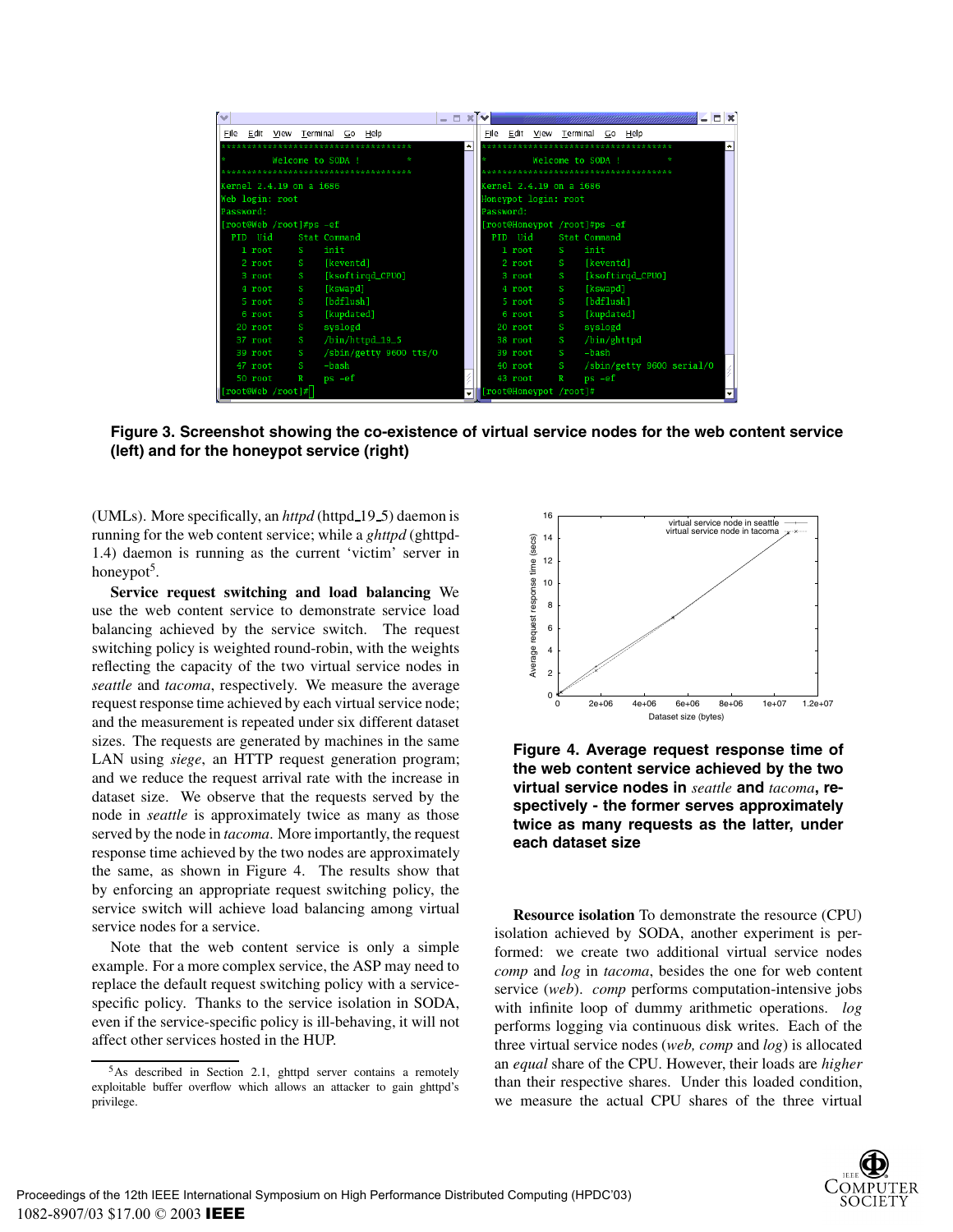service nodes, as shown in Figure 5. Figure 5(a) shows the CPU shares (versus time) when the host OS is the *unmodified* Linux; while Figure 5(b) shows the CPU shares when the host OS is our enhanced Linux with the CPU proportional sharing scheduler. We observe that the 'equalshare' isolation between the virtual service nodes is better enforced by our enhanced host OS.



(a) Host OS: unmodified Linux



(b) Host OS: Linux with our CPU sharing scheduler



**Slow-down effect** Finally, we measure the processing and transmission slow-down due to the guest OS/host OS structure. We first go to the 'source' of slow-down: the system calls. Table 4 compares the time (in clock cycles) to complete a system call in a UML and in the host OS. The results indicate that the guest OS/host OS structure does incur significant overhead in system call handling. We then measure the *application-level*slow-down using the web content service: Under the same service load<sup>6</sup>, we run

6The service load in this experiment is lighter than in the previous

| System call  | in UML | in host OS |
|--------------|--------|------------|
| dup2         | 27276  | 1208       |
| getpid       | 26648  | 1064       |
| geteuid      | 26904  | 1084       |
| mmap         | 27864  | 1208       |
| mmap munmap  | 27044  | 1200       |
| gettimeofday | 37004  | 1368       |

**Table 4. Measuring slow-down at system call level (clock cycles)**

the web content service in three different scenarios: (1) in one virtual service node with service switch; (2) *directly* on the host OS with service switch; and (3) *directly* on the host OS without service switch. In all three scenarios, there is *no* other service load in the system. The request response time is compared in Figure 6. We again observe a slow-down incurred by the virtual service node. However, the slowdown factor is much lower than the one indicated in Table 4; and it remains approximately the same under different dataset sizes. Although this experiment suggests that the slow-down factor is quite acceptable at the application level, more extensive experiments are needed before a general conclusion can be drawn.



**Figure 6. Measuring slow-down at application level (request response time)**

# **6 Related Work**

The Grid reflects the philosophy of utility computing. A number of projects have proposed the usage of Grid resources as *computation* utility, such as Globus [22], Condor [19], Legion [24], NetSolve [7], Harness [27] and Cactus [4]. Meanwhile, the Grid resources can also be used as a data *storage and management* utility, such as in the



experiments.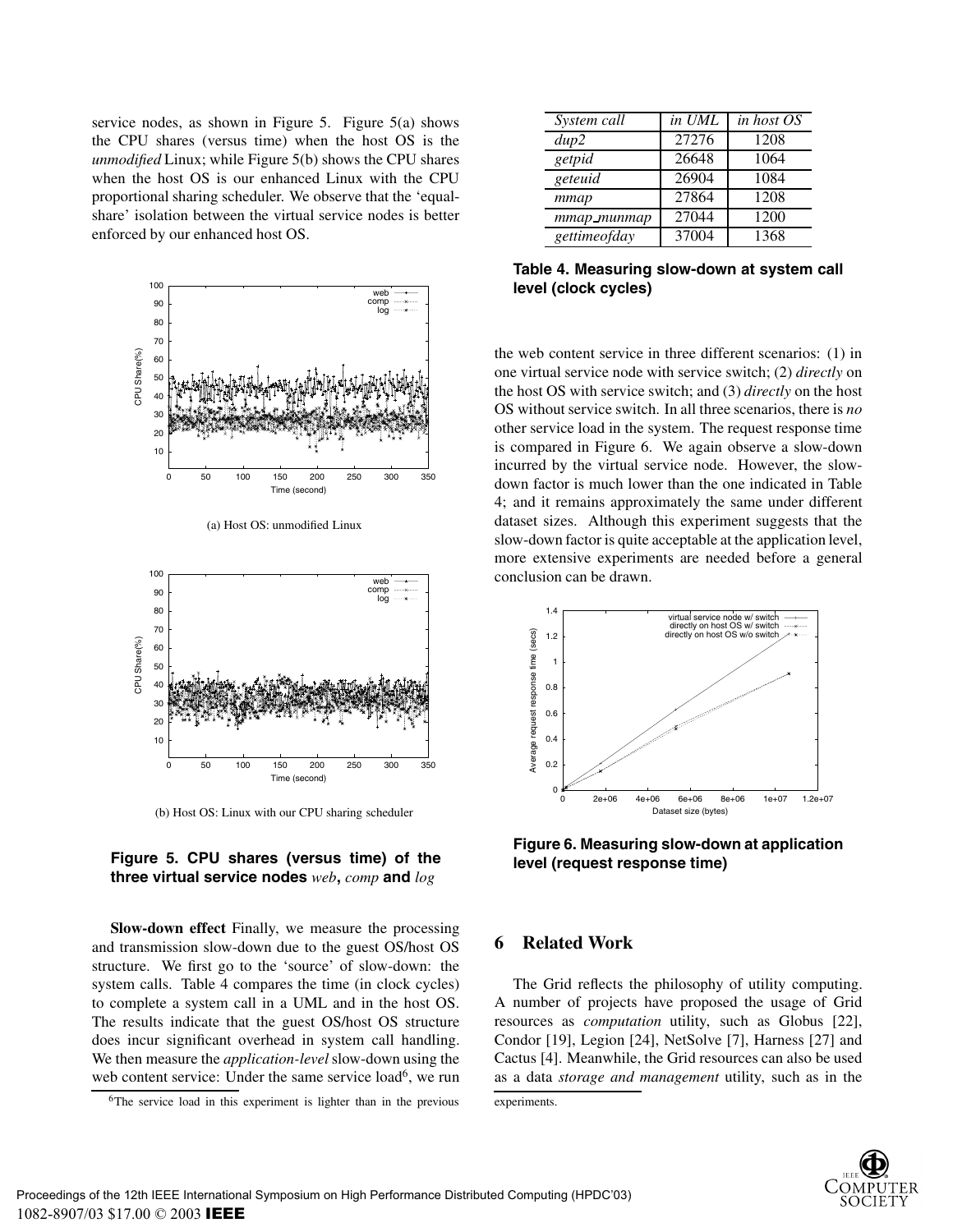Storage Resource Broker [9], NeST [10], the Data Grid [14], and OceanStore [26]. Industry efforts parallel those of the academia, such as Oceano [6] at IBM and Planetary Computing [2] at HP. In this paper, we focus on *application service hosting* as another emerging usage of Grid utility.

Recently, the vision of integrating Grid and Web service concepts and technologies has been proposed as the Open Grid Services Architecture (OGSA) [22, 23]. With efforts in OGSA implementation and standardization, application services are expected to be widely deployed and achieve higher interoperability. While OGSA addresses higher level issues such as service description, discovery and composition; our work focuses on underlying issues such as service hosting and isolation, complementing the OGSA efforts.

SODA is related to active or on-demand services. In active services, the executable of a service can be dynamically downloaded and started where it is needed (for example, to perform QoS adaptation or to handle increasing load). Examples include the Berkeley Active Service Framework [5], WebOS [34], Darwin [12] and the Adaptive Service Grid [36]. Different from active services, SODA supports on-demand creation of both services and guest OSes on top of which the services will run. As a result, services created by SODA enjoy better isolation.

Resource isolation has been realized by existing techniques of resource reservation, allocation, and scheduling, such as those in QLinux [32], Resource Kernel [30], GARA [21], and Virtual Services [31]. Resources such as CPU, bandwidth, and memory can be reserved and allocated to different processes, users, or service classes; and the allocation is enforced by various resource scheduling algorithms. Resource partitioning is also proposed for server clusters [8] and overlay networks [11], where slices of resources in multiple hosts are reserved for different applications or services. However, these works do not address other aspects of isolation such as administration and fault handling; nor do they support on-demand service creation.

The concept of virtual machines has been proposed and realized. Examples include Berkeley NOW [17] and High Performance Virtual Machines (HPVM) [15, 16]. Their goal is to *aggregate* the computing power of commodity machines (interconnected using high-performance communication techniques) and create a virtual high-performance supercomputer. On the other hand, our work involves the *partition* of physical servers into multiple virtual service nodes to host different services, each running on a guest OS. Recently, host and network virtualization has received tremendous attention: Denali [37] is a isolation kernel providing isolation between Internet services on shared hardware. SODA shares the same goal. In addition, SODA enables on-demand service priming and integrated service request switching among *multiple* virtual service nodes. The Cluster-On-Demand system [28] enables on-demand

creation of virtual clusters. However, each cluster node is a real machine primed with a *host* OS based on bare hardware; while each virtual service node created by SODA is a virtual machine primed with *guest* OS and application service, based on the host OS. Finally, Virtuoso [20] realizes Grid computing in virtual machines, paralleling our efforts in service hosting in virtual service nodes. [20] also provides a view on resource management and virtual networking under virtual machines.

# **7 Conclusion**

We have presented the design and implementation of SODA, a Service-On-Demand Architecture for hosting utility platforms. With SODA, ASPs can outsource application service hosting by calling the SODA APIs, yet they are able to perform service monitoring and administration as if the services were hosted in-house. SODA involves both OS and middleware level techniques. Our initial experiments show that SODA achieves highly efficient ondemand service priming and satisfactory service isolation. We plan to expand our testbed and perform more extensive performance evaluation of SODA.

#### **8 Acknowledgments**

We would like to thank the anonymous referees for their constructive comments and suggestions. This work was supported in part by a grant from the e-Enterprise Center at Discovery Park, Purdue University.

## **References**

- [1] honeynet. *http://www.honeynet.org*.
- [2] Planetary Computing, HP Labs. *http://www.hpl.hp.com/news/2001/oct-dec/planetary.html*.
- [3] VMWare. *http://www.vmware.com*.
- [4] G. Allen, T. Dramlitsch, I. Foster, N. Karonis, M. Ripeanu, E. Seidel, and B. Toonen. Supporting Efficient Execution in Heterogeneous Distributed Computing Environments with Cactus and Globus. *Proceedings of Supercomputing 2001*, Nov. 2001.
- [5] E. Amir, S. McCanne, and R. Katz. An active service framework and its application to real-time multimedia transcoding. *Proceedings of ACM SIGCOMM '98*, Sept. 1998.
- [6] K. Appleby, S. Fakhouri, L. Fong, G. Goldszmidt, and M. Kalantar. Oceano: SLA based Management of a Computing Utility. *Proceedings of IFIP/IEEE Intl. Symp. on Integrated Network Management*, May 2001.
- [7] D. Arnold, H. Casanova, and J. Dongarra. Innovation of the NetSolve Grid Computing System. *Concurrency and Computation: Practice and Experience*, 2003.